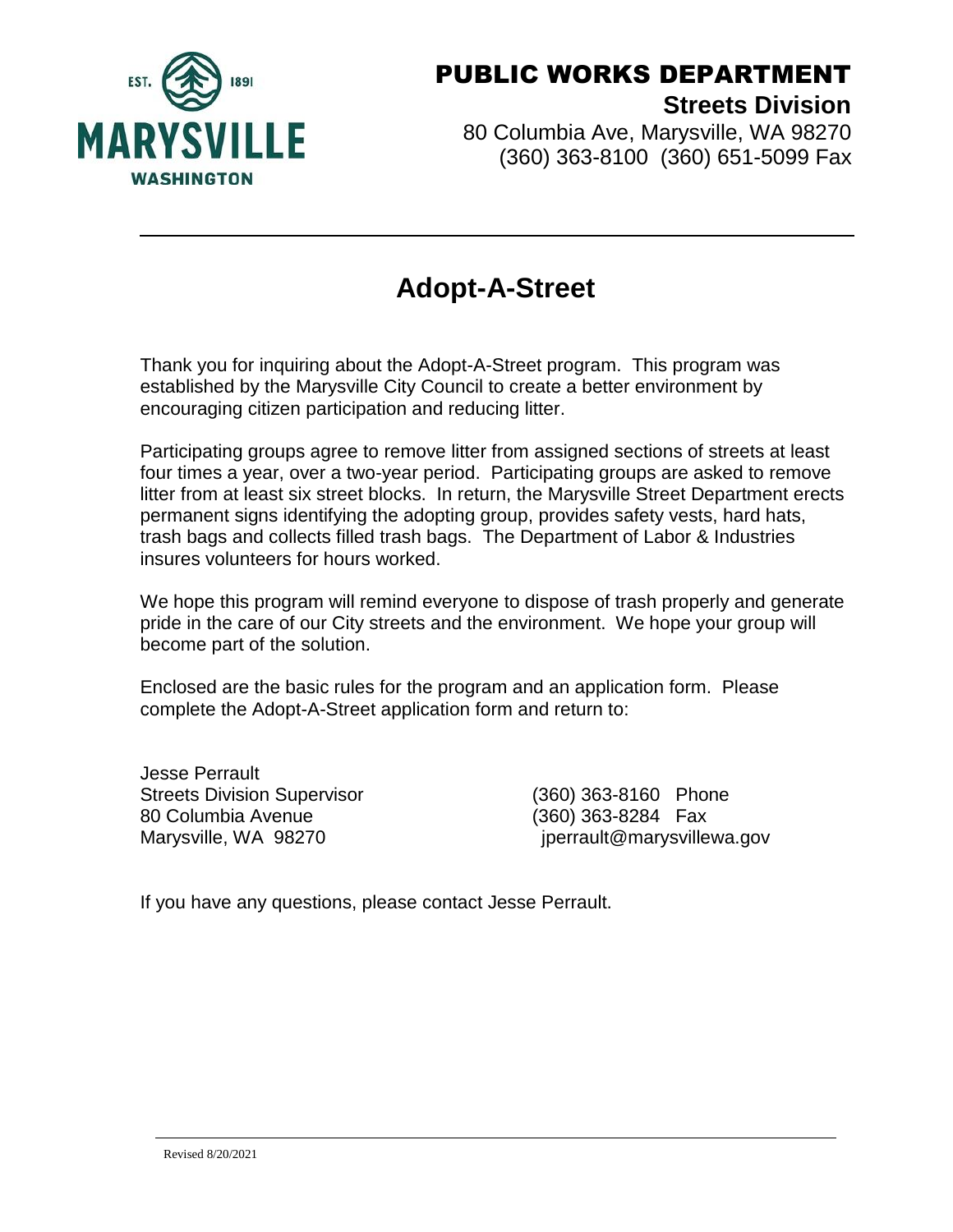

80 Columbia Ave, Marysville, WA 98270 (360) 363-8100 (360) 651-5099 Fax

#### **Adopt-A-Street** General Procedures

- 1. Interested group is an Adopt-A-Street Packet, which includes the Adopt-A-Street application, agreement and registration forms for group participants.
- 2. Agreement and application are returned to the Public Works Department and organization is informed of street assignments.
- 3. Organization calls Streets Division at (360) 363-8100 at least 48 hours in advance of clean-up day to reserve hardhats, bags, signs, etc.
- 4. Materials are picked up from Public Works Department, 80 Columbia Ave. At this time, registration forms should be turned in for each person participating in the clean-up event as well as one Adopt-A-Street roster.
- 5. After clean-up event, materials are returned to the Public Works Department.
- 6. Participant's roster and individual registration forms are forwarded to Jesse Perrault, the Adopt-A-Street Coordinator, and filed with the organization's agreement.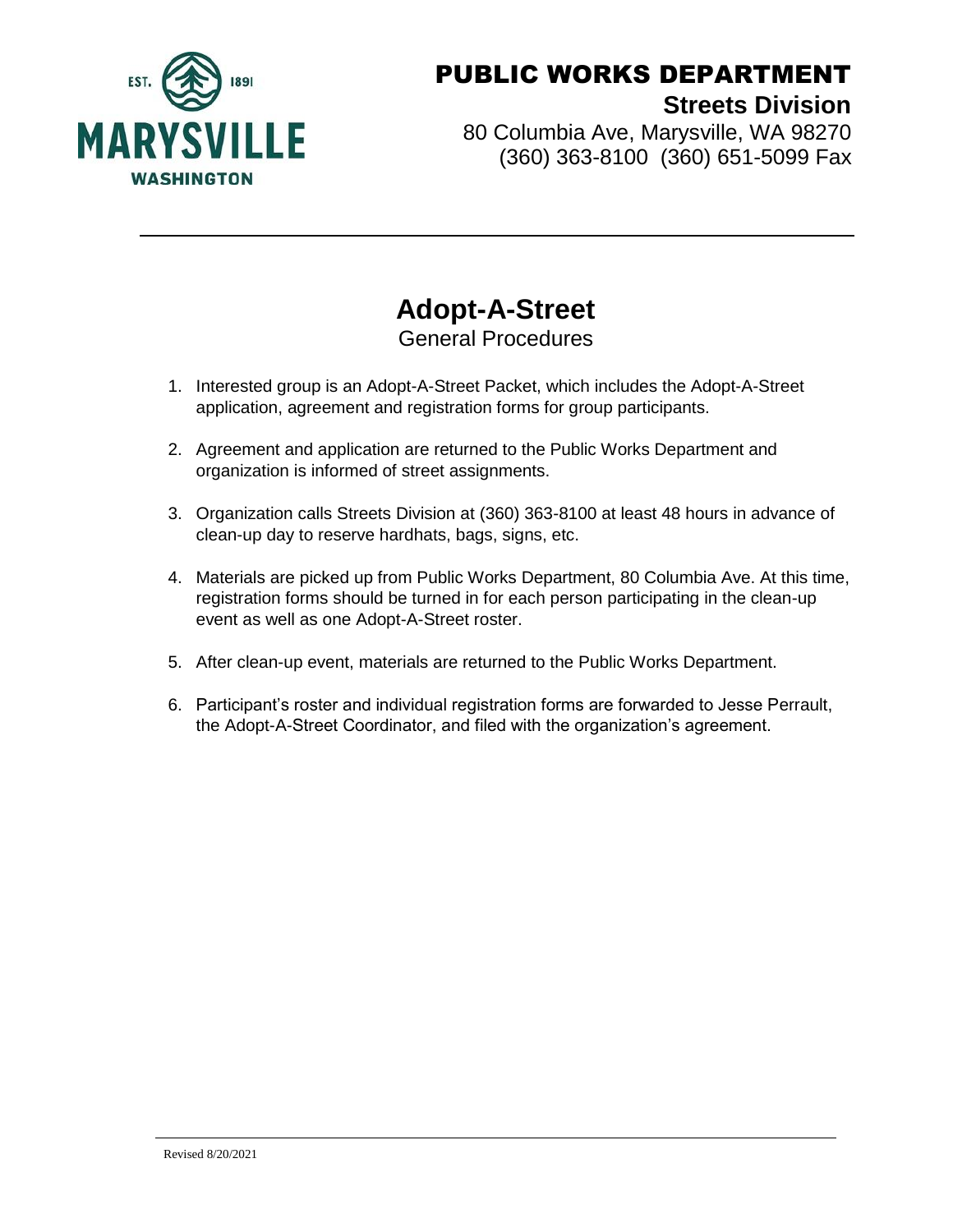

80 Columbia Ave, Marysville, WA 98270 (360) 363-8100 (360) 651-5099 Fax

#### **Adopt-A-Street Application**

\_\_\_\_\_\_\_\_\_\_\_\_\_\_\_\_\_\_\_\_\_\_\_\_\_\_\_\_\_\_\_\_\_\_\_\_\_\_\_\_\_\_\_\_\_\_\_\_\_\_\_\_\_\_\_\_\_\_\_\_\_\_\_\_\_\_\_\_\_\_\_\_\_\_\_\_\_\_\_\_\_\_ Name of Organization (type or print exactly as you would like it to appear on the permanent Adopt-A-Street sign.)

\_\_\_\_\_\_\_\_\_\_\_\_\_\_\_\_\_\_\_\_\_\_\_\_\_\_\_\_\_\_\_\_\_\_\_\_\_\_\_\_\_\_\_\_\_\_\_\_\_\_\_\_\_\_\_\_\_\_\_\_\_\_\_\_\_\_\_\_\_\_\_\_\_\_\_\_\_\_\_\_\_\_

\_\_\_\_\_\_\_\_\_\_\_\_\_\_\_\_\_\_\_\_\_\_\_\_\_\_\_\_\_\_\_\_\_\_\_\_\_\_\_\_\_\_\_\_\_\_\_\_\_\_\_\_\_\_\_\_\_\_\_\_\_\_\_\_\_\_\_\_\_\_\_\_\_\_\_\_\_\_\_\_\_\_

Mailing Address

City, State, Zip

Approximately number of people participating in each cleanup: \_\_\_\_\_\_\_\_\_\_\_\_\_\_\_\_\_\_

List the street and section you are interested in cleaning in order of preference:

| Street name   | Section (from what block to what block) |
|---------------|-----------------------------------------|
| ◠<br><u>.</u> |                                         |

Street name Section (from what block to what block)

3. \_\_\_\_\_\_\_\_\_\_\_\_\_\_\_\_\_\_\_\_\_\_\_\_\_\_\_\_\_ \_\_\_\_\_\_\_\_\_\_\_\_\_\_\_\_\_\_\_\_\_\_\_\_\_\_\_\_\_\_\_\_\_\_\_\_\_\_\_\_\_

Street name Section (from what block to what block)

Street sections are assigned on a safety and a first-come, first-served basis. If the street sections your group has identified are not available, the Adopt-A-Street Coordinator will suggest other alternatives .

| Signature of organization contact                                                                                                                  | Date                     |  |  |  |
|----------------------------------------------------------------------------------------------------------------------------------------------------|--------------------------|--|--|--|
| Name of organization contact                                                                                                                       | Day telephone number     |  |  |  |
| Mailing address                                                                                                                                    | Evening telephone number |  |  |  |
| City, Zip Code                                                                                                                                     | E-mail address           |  |  |  |
| Please return this application to:<br>Jesse Perrault, Adopt-A-Street Coordinator<br>80 Columbia Ave., Marysville, WA 98270<br>jperrault@marysville |                          |  |  |  |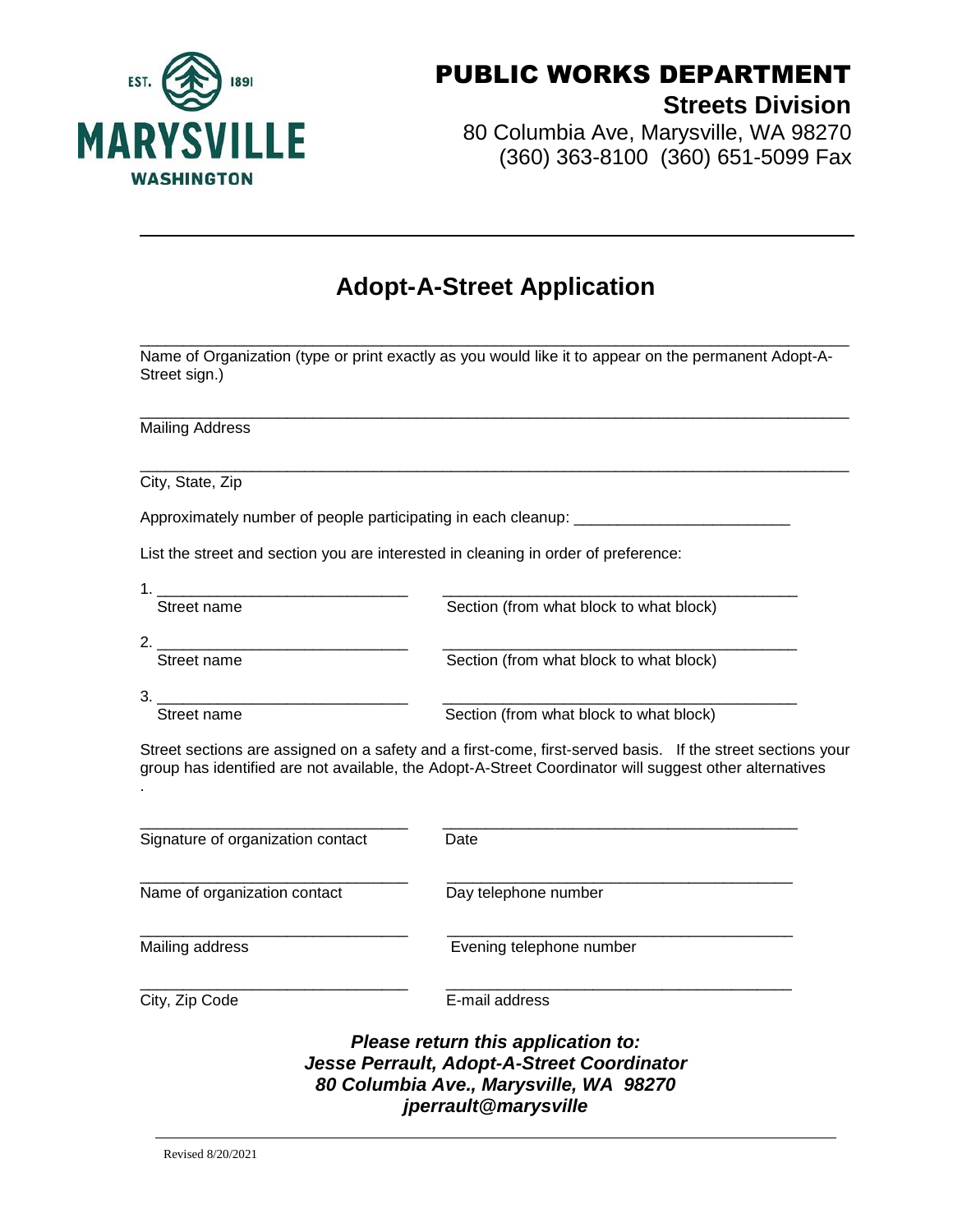

80 Columbia Ave, Marysville, WA 98270 (360) 363-8100 (360) 651-5099 Fax

### **Adopt-A-Street Agreement**

This agreement is made and entered into and between the City of Marysville, hereinafter called the "City" and  $\Box$  called the "Grantee". Whereas City of Marysville resolution 1563 authorizes the City to establish a City-wide Adopt-A-Street Litter Control Program; and whereas the Grantee wishes to contribute toward the effort to reduce roadside litter.

The City does hereby authorize the Grantee permission to participate in the Adopt-A-Street Litter Control Program by picking up litter within the assigned sections of streets designated below in accordance with the following terms and conditions:

#### **The Grantee does hereby agree:**

- 1. To conduct cleanup activities in a safe manner and comply with any conditions as may be required by the City for safety of the participants. Safety of the participants is the number one priority of the program.
- 2. To assign a leader to each cleanup crew. The crew leader shall have a copy of this agreement with him/her during the cleanup.
- 3. To pick up litter no less than four times per year. Additional cleanups should be done as necessary to maintain a neat appearance. Recommended cleanup interval is: Once every three months. One cleanup shall take place during the month of May.
- 4. To have all participants wear the hat and vest furnished by the City during clean up activities. No more than 10 people shall participate in the cleanup activity at one time.
- 5. To have no more than 4 vehicles parked on the street shoulder within the assigned area during a cleanup activity. A minimum number of vehicles shall be used to transport the participants to the assigned area.
- 6. Participants shall be at least 15-years-old. The Grantee shall furnish supervision by one or more adults for every eight (8) minors (less than 18-years-old) participating in the cleanup activity.
- 7. To obtain supplies and materials from the City during regular business hours and to reserve supplies by calling the Marysville Street Department, 363-8100, at least two days in advance of clean up day.
- 8. To place filled trash bags and materials on the street shoulder for disposal by the City.
- 9. To call (911) immediately in the event of any emergency during the cleanup Participants who find anything that is hazardous or suspected to be hazardous will not touch it, but will flag the items for disposal by the proper authorities.
- 10. Participants will not pick up syringes, hypodermic needles, exceptionally large, heavy or unyielding objects. These kinds of materials should be flagged and the City notified as soon as possible to arrange for proper disposal.
- 11. Cleanups shall not be scheduled during the Marysville Strawberry Festival.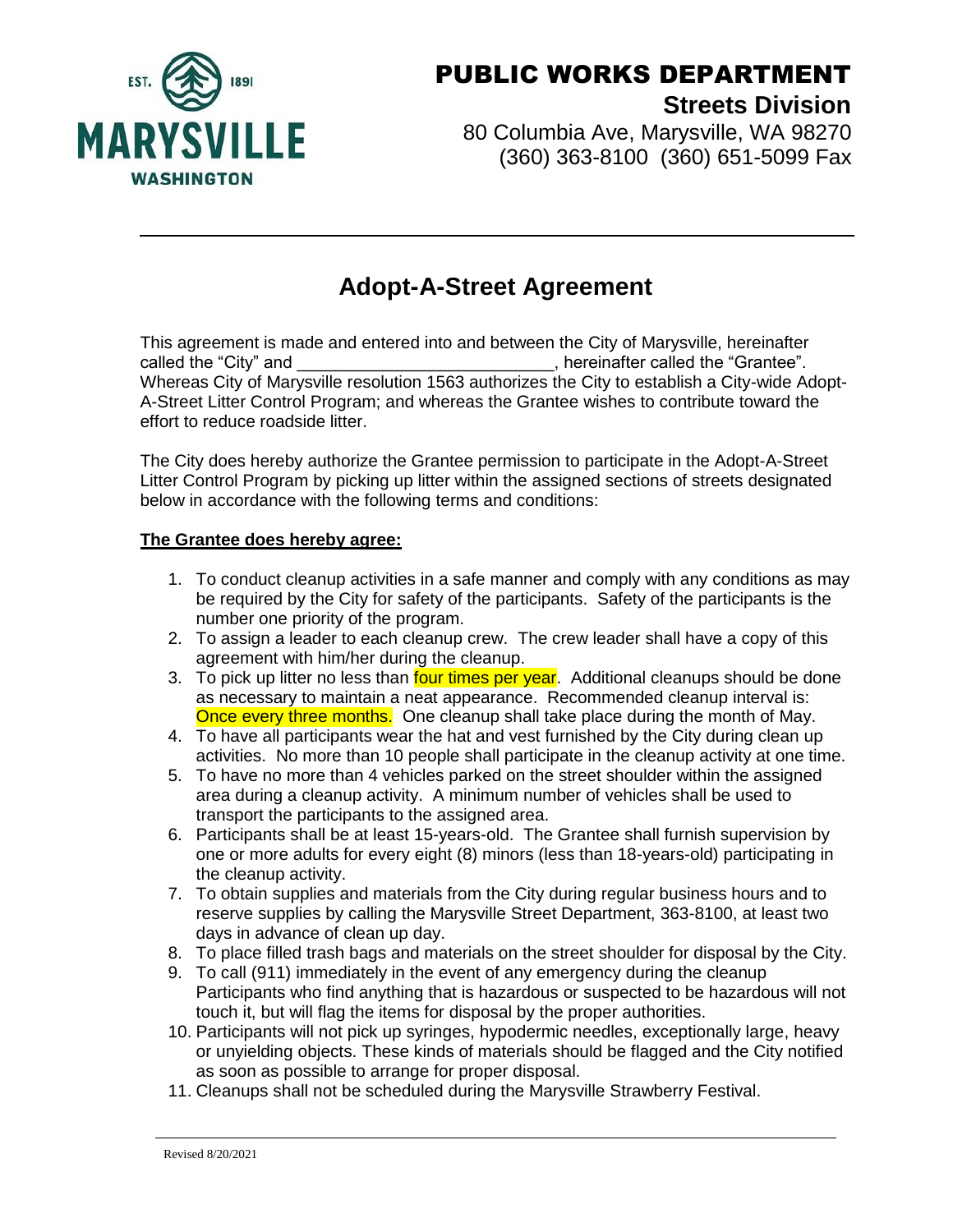- 12. To provide the City a roster of individual participants during cleanup within three (3) working days after cleanup.
- 13. The crew leader will report any injuries incurred by participants during cleanup activities to the City within two working days of the injury. Notification will include: \*Name of injured person
	- \*Nature of injury
	- \*Date, time and place of injury
	- \*How the injury occurred
- 14. To return to the City within three working days the materials furnished by the City.
- 15. See exhibit "A" for additional conditions that also apply to Grantee.

\_\_\_\_\_\_\_\_\_\_\_\_\_\_\_\_\_\_\_\_\_\_\_\_ exhibit A included \_\_\_\_\_\_\_\_\_\_\_\_\_\_ no additional conditions required.

#### **The City does hereby agree to:**

- 1. Furnish and install an Adopt-A-Street sign with the Grantee name or acronym. The sign will be installed at one end of the section of street the Grantee is responsible for.
- 2. Furnish the Grantee trash bags, safety hats and vests and a "Volunteer Litter Crew Ahead" advanced warning sign and sign and stand for the participants to use during the cleanup activity.
- 3. Remove the filled trash bags from the street shoulder.
- 4. Assist the Grantee in cleaning up the litter if necessary (i.e. when large, heavy or dangerous items are found).
- 5. Maintain necessary records required to secure medical aid benefits for participants under RCW 51.36.

The City recommends the Grantee have a first aid kit available at the cleanup site and at least one person with a valid first aid card be present during cleanup activities.

Recycling is an accepted and encouraged activity. Recyclable items collected by participants may be removed from the site at the option of the Grantee. Profits from the sale of recyclable items shall belong to the Grantee.

The City may suspend this agreement temporarily because of construction in the assigned area. After the construction is complete, the Grantee will be notified and the agreement restored.

The term of this agreement shall begin on the date of execution indicated below and shall end on the date of termination unless terminated by the City or the Grantee on 30-day notice. Upon termination of this agreement the Adopt-A-Street sign will be removed and remain the property of the City.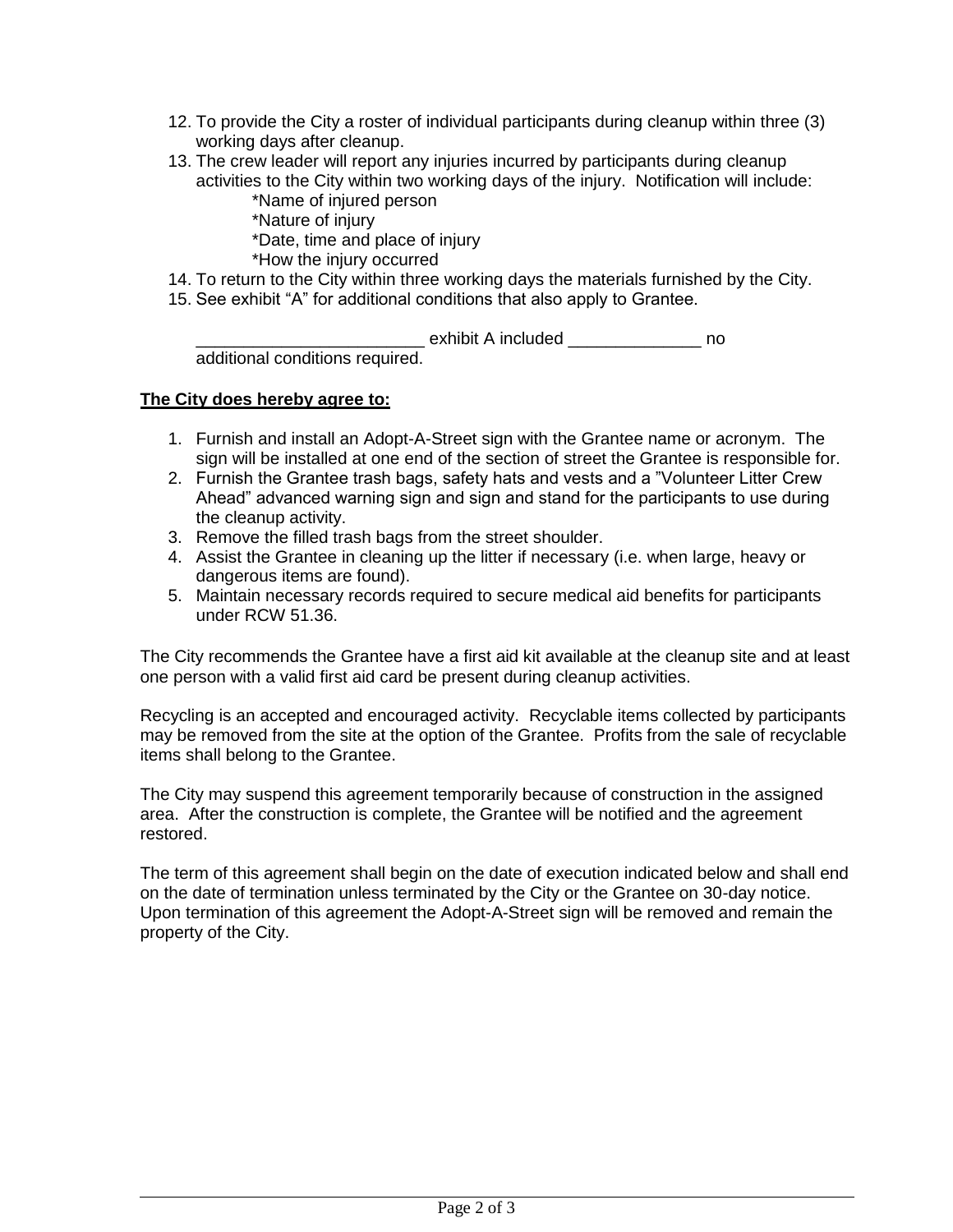*Please complete top portion of this page only.* 

| Name of Organization |  |
|----------------------|--|
|                      |  |

Address, City, State, Zip Code

\_\_\_\_\_\_\_\_\_\_\_\_\_\_\_\_\_\_\_\_\_\_\_\_\_\_\_\_\_\_\_\_\_\_\_\_\_\_\_\_\_\_\_\_\_\_\_\_\_\_\_\_\_\_\_\_\_\_\_\_\_\_\_\_\_\_\_\_\_\_\_\_\_\_ Name and Title of Contact for Organization

Home Address, City State, Zip Code

\_\_\_\_\_\_\_\_\_\_\_\_\_\_\_\_\_\_\_\_\_\_\_\_\_\_\_\_\_\_\_\_\_\_\_\_\_\_\_\_\_\_\_\_\_\_\_\_\_\_\_\_\_\_\_\_\_\_\_\_\_\_\_\_\_\_\_\_\_\_\_\_\_\_

Day Phone **Evening Phone** 

\_\_\_\_\_\_\_\_\_\_\_\_\_\_\_\_\_\_\_\_\_\_\_\_\_\_\_\_\_\_\_\_\_\_\_\_\_\_\_\_\_\_\_\_\_\_\_\_\_\_\_\_\_\_\_\_\_\_\_\_\_\_\_\_\_\_\_\_\_\_\_\_\_\_

\_\_\_\_\_\_\_\_\_\_\_\_\_\_\_\_\_\_\_\_\_\_\_\_\_\_\_\_\_\_\_\_\_\_\_\_\_\_\_\_\_\_\_\_\_\_\_\_\_\_\_\_\_\_\_\_\_\_\_\_\_\_\_\_\_\_\_\_\_\_\_\_\_

\_\_\_\_\_\_\_\_\_\_\_\_\_\_\_\_\_\_\_\_\_\_\_\_\_\_\_\_\_\_\_\_\_\_\_\_\_\_\_\_\_\_\_\_\_\_\_\_\_\_\_\_\_\_\_\_\_\_\_\_\_\_\_\_\_\_\_\_\_\_\_\_\_\_

\_\_\_\_\_\_\_\_\_\_\_\_\_\_\_\_\_\_\_\_\_\_\_\_\_\_\_\_\_\_\_\_\_\_\_\_\_\_\_\_\_\_\_\_\_\_\_\_\_\_\_\_\_\_\_\_\_\_\_\_\_\_\_\_\_\_\_\_\_\_\_\_\_\_ E-mail

\_\_\_\_\_\_\_\_\_\_\_\_\_\_\_\_\_\_\_\_\_\_\_\_\_\_\_\_\_\_\_\_\_\_\_\_\_\_\_\_\_\_\_\_\_\_\_\_\_\_\_\_\_\_\_\_\_\_\_\_\_\_\_\_\_\_\_\_\_\_\_\_\_\_ Signature of Contact for Organization

*The Adopt-A-Street Coordinator will complete the remainder of this page*.

ASSIGNED STREET SECTIONS:

| <b>Street</b> |                                |
|---------------|--------------------------------|
| From          | to $\overline{\qquad \qquad }$ |
|               | Date of Execution              |
|               | Date of Termination            |
|               | Adopt-A-Street Coordinator     |